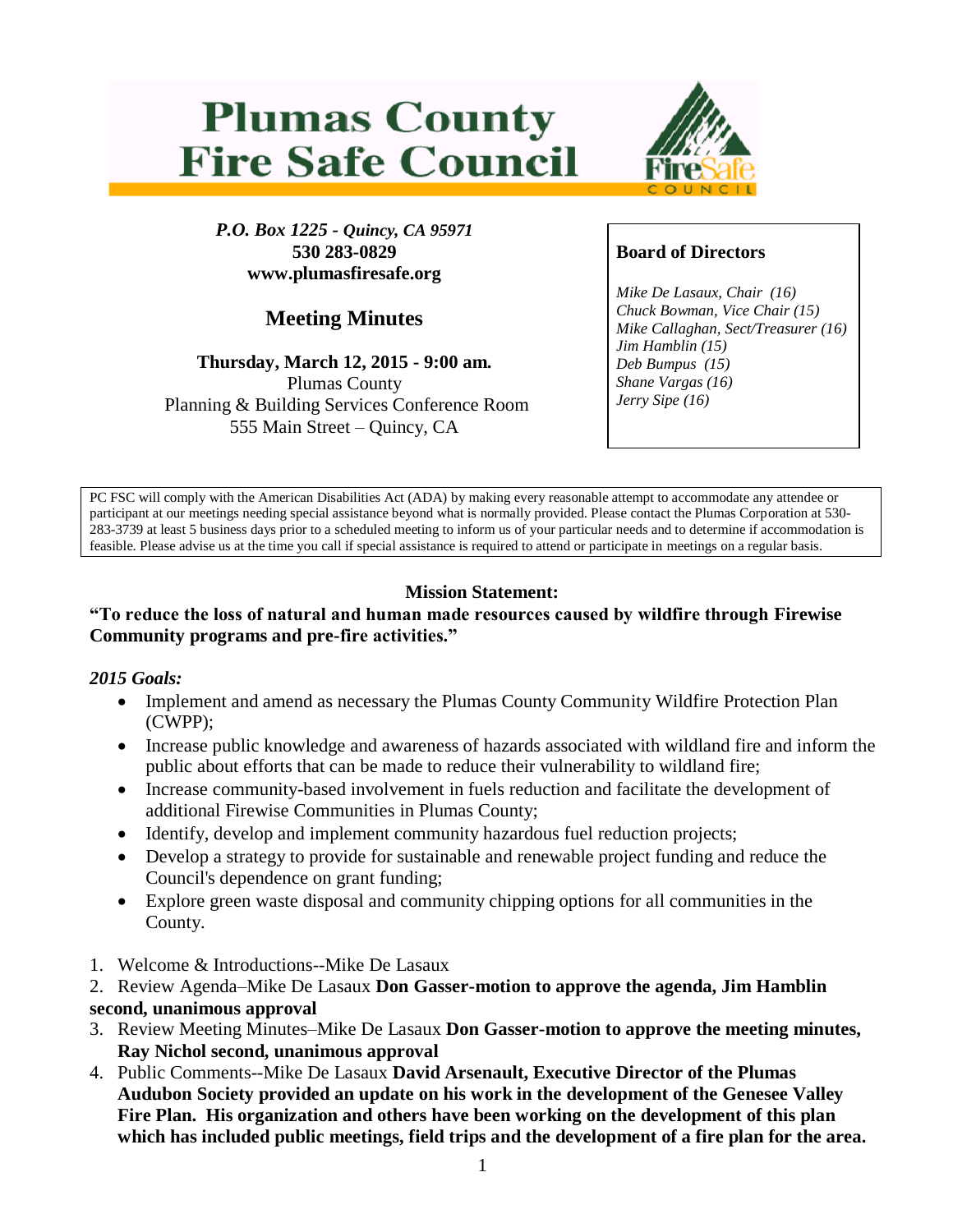**David stated that the plan will be completed by the end of March. He directed attendees to the Genesee Fire Plan website (Nils will send a link to the site to the email list). David presented during the public comment period because he was not able to stay at the meeting.**

- 5. Discussion of potential PC FSC funding sources--Nils Lunder, Mike De Lasaux
	- Update on SRA and GHG proposal submissions **Nils let the Council know that they had been invited to develop both of their GHG Concept Proposals. The Grizzly Creek Ranch proposal will not be developed because the landowner has chosen not to proceed with the project. The other proposal would be developed with Soper Wheeler, at this time, it is unclear if there is a need to develop that proposal. Nils also let the Council know that all but one of the SRA proposals have been rejected. The one proposal that was funded will focus on the American Valley. The FSC will receive \$318,000 to provide HFR work in Galleppi Ranch, East Quincy and perhaps a portion of Boyles Ravine.**
	- Sierra Nevada Conservancy—Proposition 1 **Nils and Mike discussed the potential for new funds to come into the region to improve forest health. A discussion ensued that included a conversation regarding the connection between forest density and water infiltration.**

6. Status update of Current Grants– Nils Lunder **Nils provided a brief update on the active grants that the Council is managing at this time.**

7. Plumas County HFR Roundtable Overview and CWPP Update Process—Nils Lunder, Mike Delasaux **Nils provided background on the purpose for the HFR roundtable meeting and the importance for people to know what types of HFR had been completed recently in Plumas County and where projects were being planned for the futre.**

8. Presentations

PC FSC –

- 1) CFLR Interactive Map Demonstration **Rachel provided a tour of the CFLR map**
- 2) 2014 Completed HFR Projects **Nils shared maps of projects that have been completed by the PC FSC within the past year (those maps are available for those who were not able to attend the meeting)**
- 3) 2015 Active/Planned HFR Projects **Nils showed the group maps of projects that are either in development or that are in the concept phase at this time.**
- 4) Firewise Community HFR Projects
	- a. West Shore **Nils showed a Google Earth image of a HFR project that the LAW community is implementing near their community at this time.**
	- b. LACC **Nils showed a map of project areas that need treatment at this time near the communities of LACC, Bailey Creek and Hamilton Branch**
	- c. Gold Mountain **Cary Curtis, Chair of the Gold Mountain Firewise Committee discussed some of the projects that her community is working to facilitate. There will be a meeting on Mach 22 where they will introduce a "Roadmap" to ensure that the community is more fire safe by 2018. Sara Taddo Jones is consulting the community on this project. They are working to provide assistance to home owners that need help, to better educate homeowners on the importance of fuels reduction work on their properties, this effort is being driven by the CC&Rs of the community, many of which have not been enforced by the GM HOA. She also discussed some of the changes that are presently occurring there**
	- A. Sopher-Wheeler **Nils showed maps of projects that Soper is working on in Plumas County, they provided Nils with the data to create the maps, two of the projects have some funding support via Stevens Funds that the PC FSC holds, Nils is working to move these projects forward**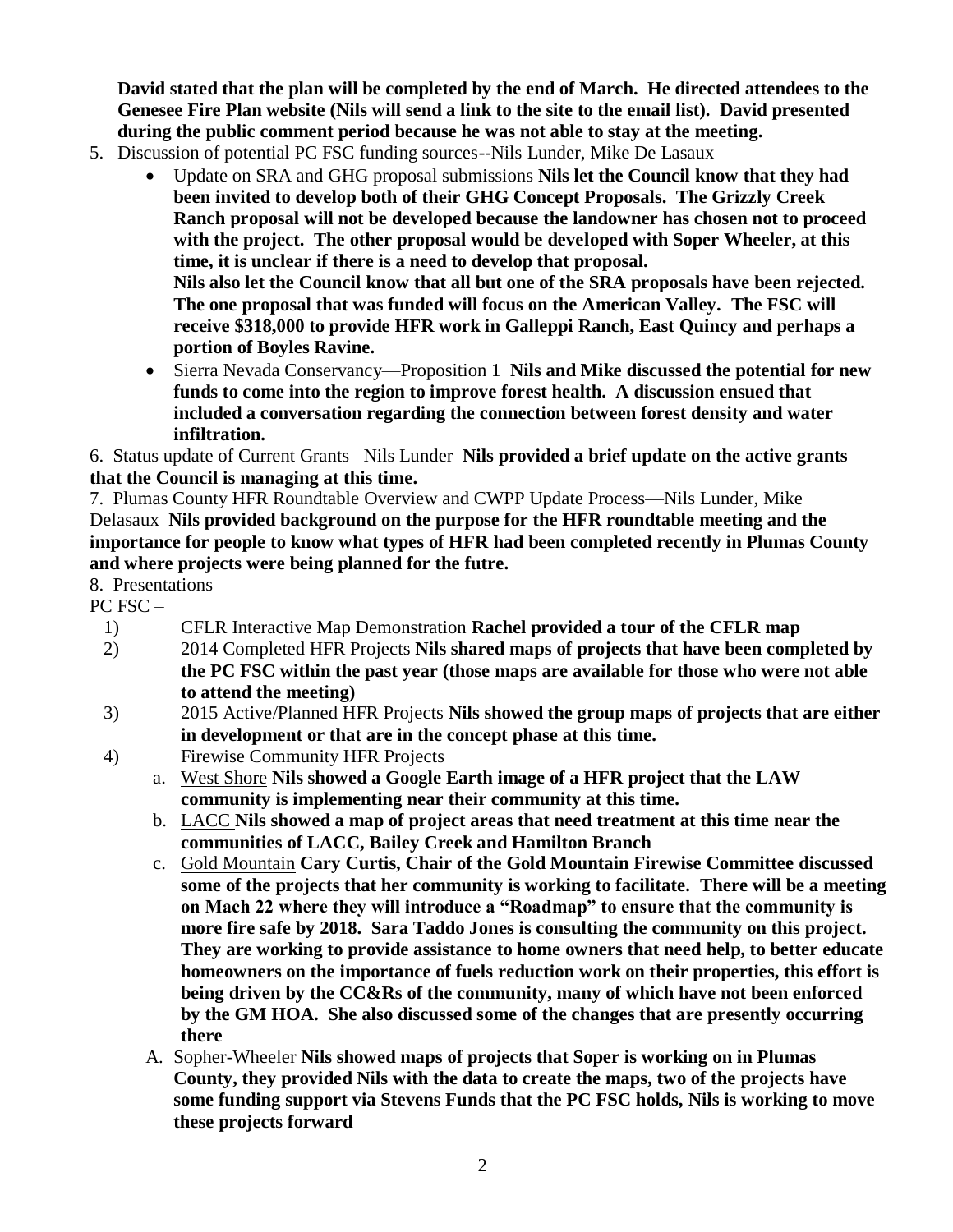- B. Graeagle Land & Water Co. **Nils showed a map of the Barry Creek project that is currently underway near Whitehawk Ranch, this project also has funds available via Stevens, Nils is working to find ways to utilize these funds to support their work**
- **C.** Sierra Pacific Industries **Nils showed two maps on behalf of SPI, one of which was just north of the Greenhorn community, the other showed extensive work that is underway and planned near the communities of Clear Creek, Chester, Bailey Creek and on their lands west, north and east of Lake Almanor**
- D. Feather River Land Trust/ Feather River RCD **Nils showed a map of work that has occurred on the Heart K Ranch in Genesee Valley. Approximately 100 acres of private forest lands have been thinned by the Greenville Indian Rancheria. This project has been supported by a grant from the Sierra Nevada Conservancy that has been administered by the Feather River Resource Conservation District (FRRCD). The FRRCD also developed a SRA proposal to treat an additional 150 acres of private lands in Genesee Valley, that proposal was not funded, a map from that proposal was also shown. During this portion of the presentation, the partnerships with the PNF and cross boundary under burns in the Genesee Valley were highlighted.**
- E. PNF Mt. Hough RD **The new Fuels Specialist from the Mt. Hough RD presented on the following projects:**

**Keddie Project: The Mooretown Indian Rancheria has a contract to perform work on Keddie Ridge and near Round Valley Reservoir, hand pile, and mastication work will be done.**

**Maidu Stewardship: Pile burning along Highway 89**

**American Valley: Pile burning near town including First Street**

**Cooridor: Pile Burning between FRC and Snake Lake**

**Green Flat Underburn: Nearly completed treatment near Mt. Jura, very few piles remain**

**Ridge Underburn: HFQLG project near Snake Lake**

**Meadow Valley Underburn: HFQLG**

**Empire Underburn: HFQLG**

**Spanish Ranch: Re-entry underburn**

**--Other notes:** 

- **The Mt. Hough RD will change the way that they manage for Owl PACS, they will not be excluding these PACS from future underburn operations.**
- **Also they are working on integrating projects that accomplish numerous objectives: ex. Virgilia and Twain underburns with Owl PACs.**
- **Are burning grapple piles in the Chips Fire footprint**
- **Preparing the Greenhorn Re-Offer timber sale.**
- **The PC FSC has maps of all of these projects and will be working to make that information more accessible.**
- F. PNF Beckwourth RD **District Ranger (and PC FSC Board member) Deb Bumpus presented on the following projects:**

**Big Hill: Highway 70/Lee Summit-Timber Sale is under contract, operations will being soon.**

**Jackson: Thinning and grapple piles** 

**Lakes Basin: Outyear project, stewardship project, expecting a Decision in 2016 Plumas Eureka: From Greagle to Sierraville Ranger District, large HFR project that ties together many other smaller HFR projects**

**East Side Underburn: Ongoing effort to maintain fuel breaks throughout the Beckwourth Ranger District**